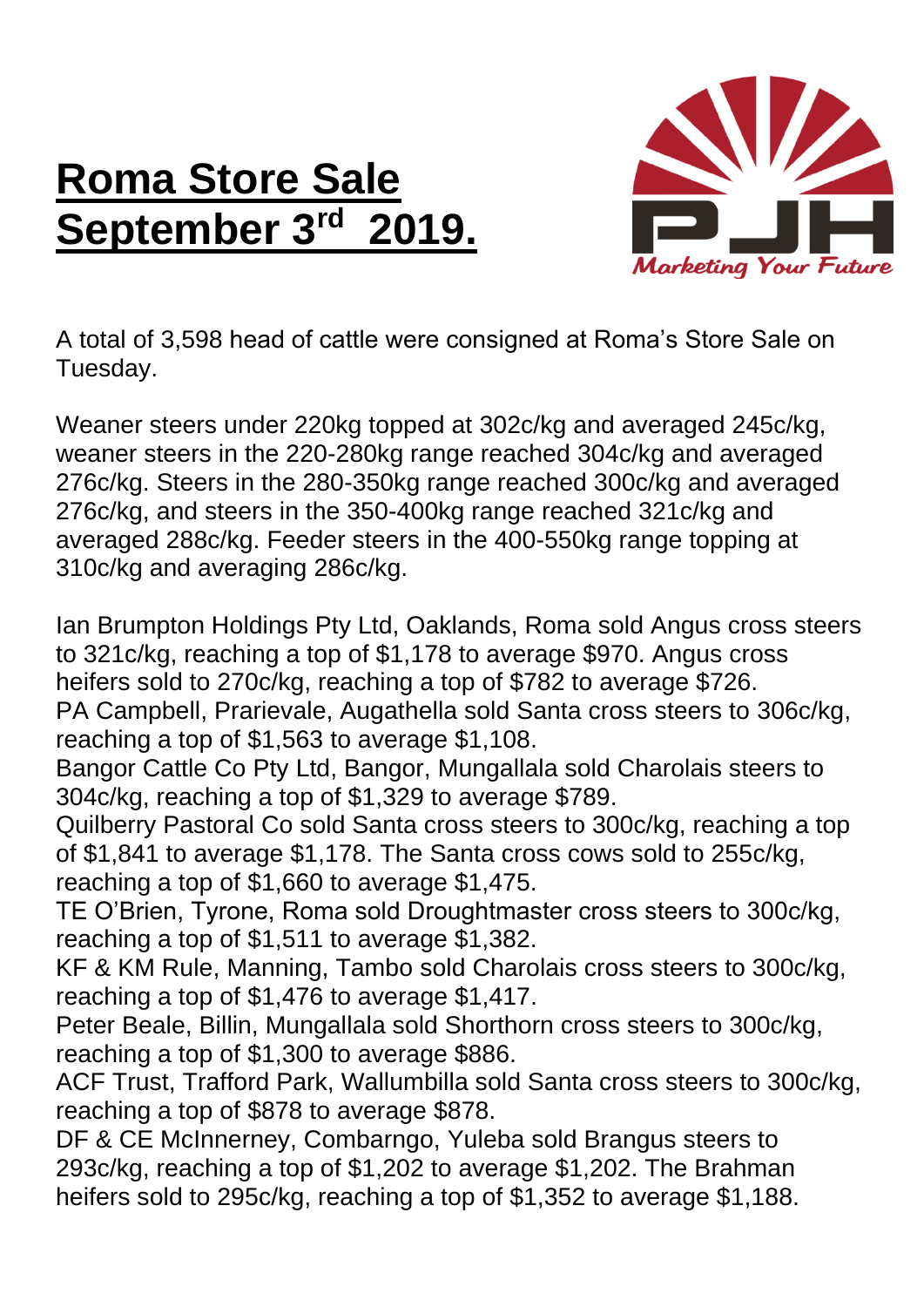cross heifers sold 248c/kg, reaching a top of \$657 to average \$604.

Heifers under 220kg topped at 229c/kg and averaged 188c/kg, while heifers in the 220-280kg range topped at 270c/kg and averaged 221c/kg. Heifers in the 280-350kg range topped at 270c/kg, averaging 241c/kg. Heifers in the 350-450kg range topped at 303c/kg, averaging 274c/kg.

MA Marsh, Weemilah, Roma sold Droughtmaster cross heifers to 303c/kg, reaching a top of \$1,338 to average \$1,287.

WJ, WJ, NO & B Hartley, Bowen Downs, Aramac sold Brahman cross heifers to 301c/kg, reaching a top of \$1,449 to average \$1,003. The Brahman cross cows sold to 258c/kg, reaching a top of \$1,549 to average \$1,211.

WN & MM Jones, Norolle Downs, Roma sold Angus cross heifers to 296c/kg, reaching a top of \$1,332 to average \$1,217.

Lyndale Grazing Pty Ltd, Lyndale, Roma sold Simmental cross heifers to 270c/kg, reaching a top of \$968 to average \$968.

WB & MG Graham, Catherinvale, Roma sold Santa cross heifers to 244c/kg, reaching a top of \$771 to average \$754.

Cows in the 300-400kg range reached 225c/kg and averaged 157c/kg, while cows in the 400kg-500kg range reached 251c/kg and averaged 226c/kg. Cows over 500kg topped at 258c/kg, averaging 241c/kg.

SP Castles & LD Paynter, Gundoo, Charleville sold Charolais cross cows to 250c/kg, reaching a top of \$2,126 to average \$1,357.

BL & AM Rayment, Connemara, Jundah sold Droughtmaster cross cows to 249c/kg, reaching a to of \$1,330 to average

*PJH sell 6 th position next week.*

*Please be aware that all cattle being sold must be accompanied by aNational Cattle Health Declaration as well as NVD*